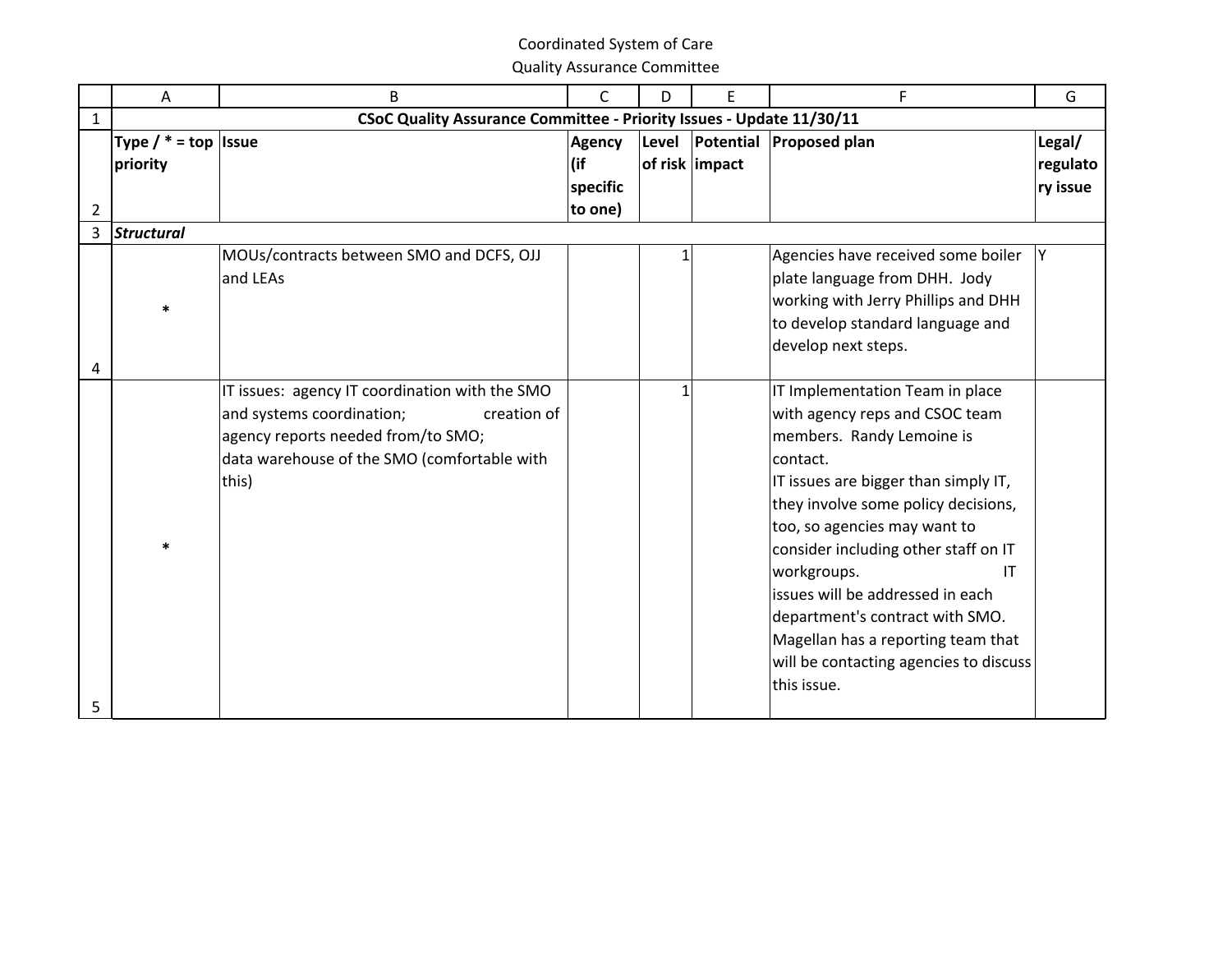|    | A | B                                                                                                | $\mathsf{C}$ | D | E | F                                                                     | G |
|----|---|--------------------------------------------------------------------------------------------------|--------------|---|---|-----------------------------------------------------------------------|---|
|    |   | Identifying potential CSoC enrollees in current                                                  |              |   |   | Complete out of home care                                             |   |
|    |   | systems - priority assessments and coordination                                                  |              |   |   | assessment, data collection template                                  |   |
|    |   | with other agencies                                                                              |              |   |   | finalized to create phased approach<br>for assessment, contract being |   |
|    |   |                                                                                                  |              |   |   | developed for team affiliated with                                    |   |
|    |   |                                                                                                  |              |   |   | John Lyons (CANS author) to assess                                    |   |
|    |   |                                                                                                  |              |   |   |                                                                       |   |
| 6  |   |                                                                                                  |              |   |   |                                                                       |   |
|    |   | Education and outreach to stakeholders to                                                        |              |   |   | Draft CSoC Training plan developed                                    |   |
|    |   | establish trust in system and awareness of                                                       |              |   |   | Communications plan under                                             |   |
|    |   | benefits and resources                                                                           |              |   |   | development (to be presented at                                       |   |
|    |   |                                                                                                  |              |   |   | 12/22 GB meeting)                                                     |   |
|    |   |                                                                                                  |              |   |   | Magellan implementation teams on<br>communications, member services   |   |
|    |   |                                                                                                  |              |   |   | and provider network will address                                     |   |
|    |   |                                                                                                  |              |   |   | three key audiences                                                   |   |
|    |   |                                                                                                  |              |   |   |                                                                       |   |
| 7  |   |                                                                                                  |              |   |   |                                                                       |   |
|    |   | Community readiness - state agency, provider,                                                    | regional     |   |   | Initial education and outreach                                        |   |
|    |   | families, youth understanding and being willing                                                  | concern      |   |   | outlined in CSoC Training Plan                                        |   |
|    |   | participants in a new way of doing business                                                      |              |   |   | Will be an ongoing need/process                                       |   |
| 8  |   |                                                                                                  | <b>DOE</b>   |   |   |                                                                       |   |
|    |   | ensuring youth who are not special education<br>and not Medicaid eligible do not slip though the |              |   |   | DOE and LEAs to work with Magellan<br>to ensure adequate processes in |   |
| 9  |   | cracks                                                                                           |              |   |   | place                                                                 |   |
|    |   | fee schedule with the SMO                                                                        |              | 1 |   | Rates will be published as part of the                                |   |
|    |   |                                                                                                  |              |   |   | Services Manual due out end of                                        |   |
|    |   |                                                                                                  |              |   |   | month however, this does not                                          |   |
| 10 |   |                                                                                                  |              |   |   | include TFC or NMGH.                                                  |   |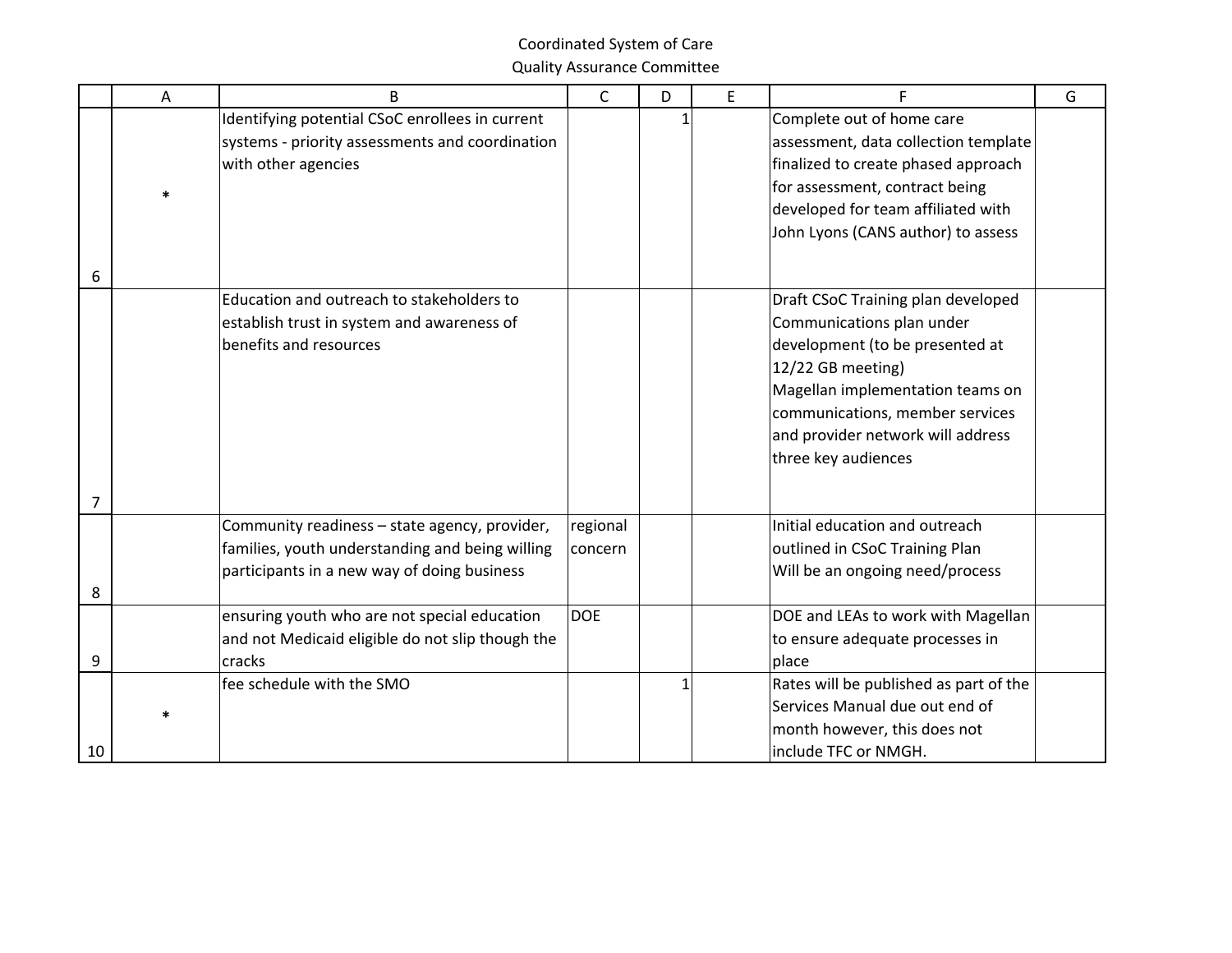|    | A      | B                                                                                                                                                                            | $\mathsf{C}$ | D | E | F                                                                                                                                                                                                                                                                                                                                                                                                                           | G |
|----|--------|------------------------------------------------------------------------------------------------------------------------------------------------------------------------------|--------------|---|---|-----------------------------------------------------------------------------------------------------------------------------------------------------------------------------------------------------------------------------------------------------------------------------------------------------------------------------------------------------------------------------------------------------------------------------|---|
| 11 |        | business intelligence/statistical analysis of the<br><b>SMO</b>                                                                                                              |              |   |   | Concern voiced by DHH. They still<br>have a few questions but are<br>generally satisfied. Questions<br>include "episode of care" definition<br>meaning each individual visit or<br>continuing care and what happens<br>with an age change during care. Also<br>concerned abut Magellan's ability to<br>import proprietary questionnaire<br>systems (e.g. TOMS) in terms of<br>costs and data upload to clinical<br>advisor. |   |
| 12 | $\ast$ | provider network - adequacy, rates, education,<br>capacity, disparity in access to care by region,<br>distance to access, disparity in levels of care<br>available by region |              |   |   | Provider Network implementation<br>team established. Magellan has<br>begun hiring network development<br>staff; CSoC Team working on out of<br>home placement assessment and<br>related network development<br>activities in partnership with<br>Magellan                                                                                                                                                                   |   |
| 13 |        | Residential provider specific issues i.e. transition,<br>rate setting and acuity level estimates                                                                             |              |   |   | CSoC Team working on out of home<br>placement assessment and related<br>network development activities in<br>partnership with Magellan.<br>Rate setting has been done or<br>nearing completion.<br>Transition planning - should this be<br>done by individual agencies?                                                                                                                                                     |   |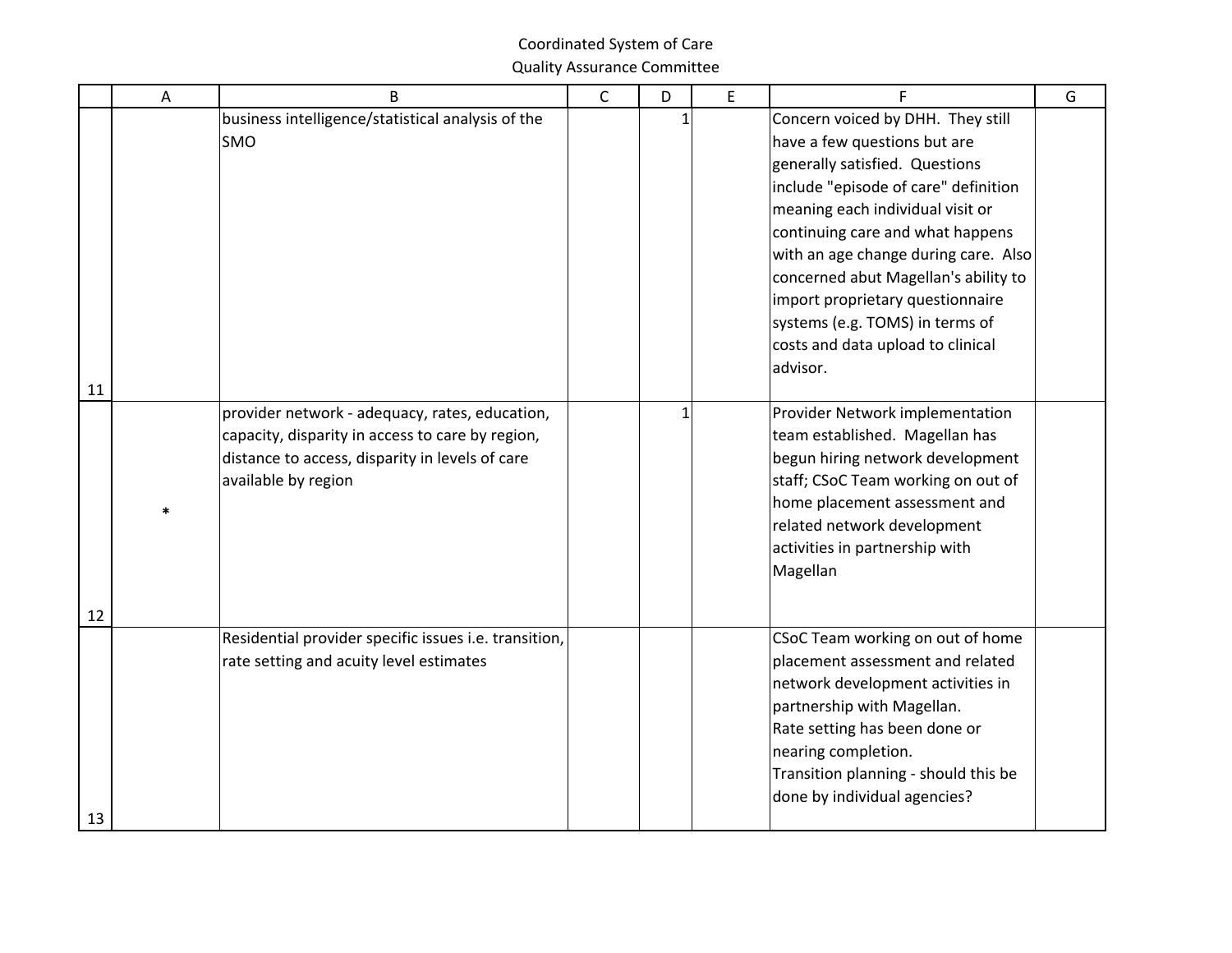|    | A | <sub>B</sub>                                      | $\mathsf C$ | D | E |                                        | G |
|----|---|---------------------------------------------------|-------------|---|---|----------------------------------------|---|
|    |   | CANS and OJJ's SAVRY (risk) assessment            | OJJ         |   |   | CSoC Director will address with        |   |
|    |   | coordination                                      |             |   |   | Magellan CSoC and provider network     |   |
| 14 |   |                                                   |             |   |   | implementation teams                   |   |
|    |   | Start-up activities: incurring costs for start-up | regional    |   |   | Contracts for start-up funding for     |   |
|    |   | (infrastructure)                                  | concern     |   |   | staffing and minimal administrative    |   |
|    |   |                                                   |             |   |   | costs are being developed.             |   |
| 15 |   |                                                   |             |   |   |                                        |   |
|    |   | Coordinating and balancing outreach and           | regional    |   |   | <b>Refer to Communications</b>         |   |
|    |   | "marketing" activities: CSoC is not open to       | concern     |   |   | implementation team; concern has       |   |
|    |   | everyone and WAA/FSO services are only for        |             |   |   | been shared with Covalent Logic as     |   |
|    |   | CSoC enrolled youth so need to inform people      |             |   |   | they formulated their approach for     |   |
|    |   | (providers, families) about the new services and  |             |   |   | <b>CSoC</b>                            |   |
|    |   | not generate interest that cannot be              |             |   |   |                                        |   |
| 16 |   | accommodated                                      |             |   |   |                                        |   |
|    |   | Ramp up $-$ can the enrolled # increase at a rate | regional    |   |   | Refer to Magellan                      |   |
|    |   | higher than what Mercer projected in their        | concern     |   |   |                                        |   |
| 17 |   | models                                            |             |   |   |                                        |   |
|    |   | Recruitment and hiring of staff                   | regional    |   |   | CSoC State Team providing support      |   |
|    |   |                                                   | concern     |   |   | in this area as part of individualized |   |
| 18 |   |                                                   |             |   |   | TA                                     |   |
|    |   | Medicaid and non Medicaid eligibility roster      |             |   |   | Refer to IT implementation team        |   |
| 19 |   |                                                   |             |   |   |                                        |   |
|    |   | CSoC youth currently in a system - transition     |             |   |   | Complete out of home care              |   |
|    |   | plans from current services and coordination      |             |   |   | assessment by CSoC team and            |   |
|    |   | with SMO and other agencies                       |             |   |   | determine plan.<br>What                |   |
|    |   |                                                   |             |   |   | about CSoC youth receiving agency      |   |
|    |   |                                                   |             |   |   | services that are not in an out of     |   |
|    |   |                                                   |             |   |   | home placement? Should each            |   |
|    |   |                                                   |             |   |   | agency determine the plan on a case    |   |
|    |   |                                                   |             |   |   | by case basis?                         |   |
| 20 |   |                                                   |             |   |   |                                        |   |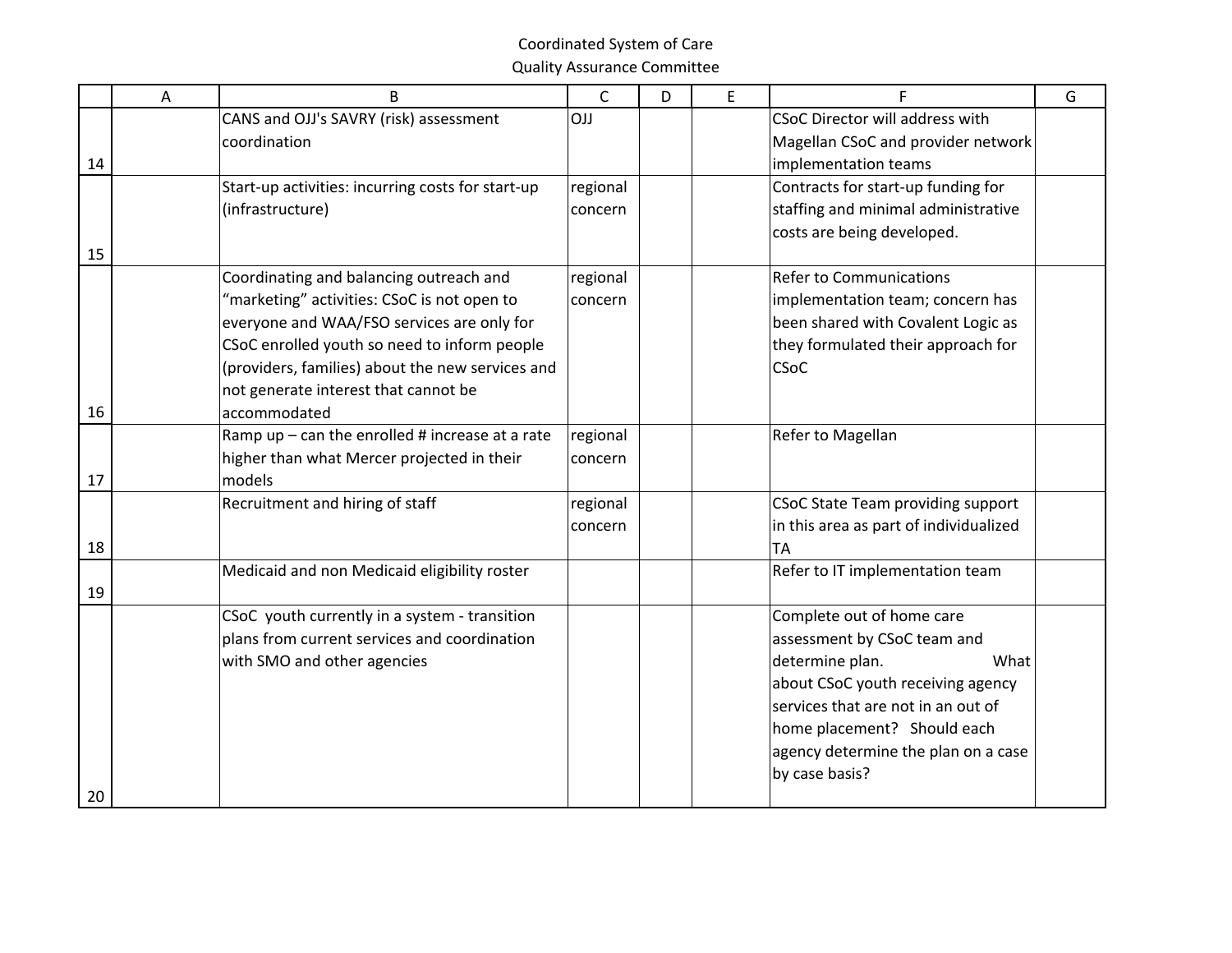|    | Α          | B                                                  | C | D | E | F                                  | G |
|----|------------|----------------------------------------------------|---|---|---|------------------------------------|---|
|    |            | <b>Establishment of State Coordinating Council</b> |   |   |   | Family Lead begins 12/12. FSO      |   |
|    |            |                                                    |   |   |   | Workgroup meeting scheduled for    |   |
|    |            |                                                    |   |   |   | 12/15 to review recommendations    |   |
|    |            |                                                    |   |   |   | to date and plan next steps was    |   |
|    |            |                                                    |   |   |   | poorly attended. Group rescheduled |   |
|    |            |                                                    |   |   |   | for 1/6.                           |   |
| 21 |            |                                                    |   |   |   |                                    |   |
|    |            |                                                    |   |   |   |                                    |   |
| 22 |            | SMO recruitment/hiring status and timeline         |   |   |   |                                    |   |
| 23 |            | Gap - parent perspective                           |   |   |   |                                    |   |
| 24 |            |                                                    |   |   |   |                                    |   |
| 25 |            |                                                    |   |   |   |                                    |   |
|    | 26 Process |                                                    |   |   |   |                                    |   |
|    | $\ast$     | mechanism to measure/data capture of all           |   | 1 |   | Agency reps and Jody on behalf of  |   |
|    |            | outcomes                                           |   |   |   | WAA need to map intended           |   |
|    |            |                                                    |   |   |   | outcomes to potential data sources |   |
|    |            |                                                    |   |   |   | and then work with Magellan, state |   |
|    |            |                                                    |   |   |   | departments and WAAs to ensure     |   |
|    |            |                                                    |   |   |   | data capture                       |   |
| 27 |            |                                                    |   |   |   |                                    |   |
|    | $\ast$     | <b>Establishment of IMT</b>                        |   |   |   | OBH is responsible to start this,  |   |
|    |            |                                                    |   |   |   | agencies will need to identify     |   |
|    |            |                                                    |   |   |   | membership. Uncertain when it will |   |
| 28 |            |                                                    |   |   |   | begin.                             |   |
|    |            | training - providers, agency staff, consumers,     |   |   |   | CSoC Training plan developed; will |   |
|    |            | cross over training and time commitment            |   |   |   | be assessed on an ongoing basis    |   |
| 29 |            |                                                    |   |   |   |                                    |   |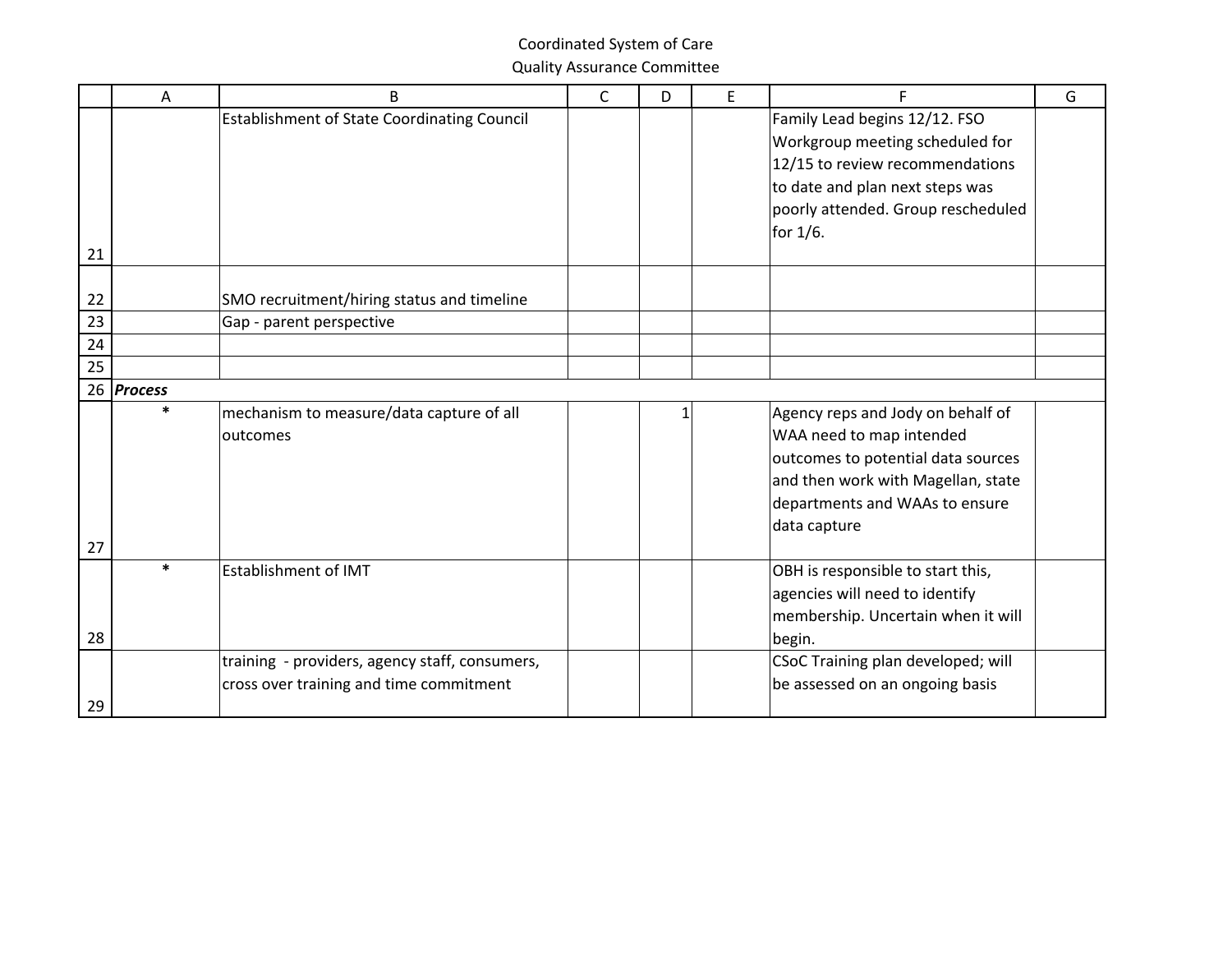|    | Α      | B                                                                                           | C | D            | E | F                                                                                                                                                                                                                                                                                   | G |
|----|--------|---------------------------------------------------------------------------------------------|---|--------------|---|-------------------------------------------------------------------------------------------------------------------------------------------------------------------------------------------------------------------------------------------------------------------------------------|---|
| 30 | $\ast$ | individual agency and SMO communication                                                     |   | 1            |   | Jody is working on setting up intital<br>meetings between agencies and<br>Magellan staff for week of 12/19. To<br>be further defined via contracts with<br>individual agencies; will also be<br>addressed via Communications<br>implementation team and with CSoC<br>Liaisons       |   |
| 31 | $\ast$ | Finance reports/invoicing/payment processes                                                 |   | $\mathbf{1}$ |   | Financial Stability workgroup and<br>Fiscal implementation team will<br>work on these issues as will<br>contracts between Magellan and<br>state agencies                                                                                                                            |   |
| 32 | $\ast$ | electronic behavioral health records - effect on<br>agencies and concern over agency access |   | $\mathbf{1}$ |   | Provider Network and IT<br>implementation teams to address;<br>There are concerns about educating<br>agencies who have no experience<br>with EBHR. Clinical advisor demos<br>are being conducted. Facilitator is<br>Joseph Fontenot 225-342-8553 or<br>email joseph.fontenot@la.gov | Y |
| 33 |        | communication mechanism between treatment<br>providers and agencies and protocols for use   |   |              |   | Magellan to define                                                                                                                                                                                                                                                                  | Υ |
| 34 | $\ast$ | continuity of care - tracking outcomes and<br>records across providers                      |   | $\mathbf 1$  |   | Use of Magellan's EBHR will help<br>with this; also Magellan has plan to<br>ensure discharges from out of home<br>levels of care are tracked                                                                                                                                        |   |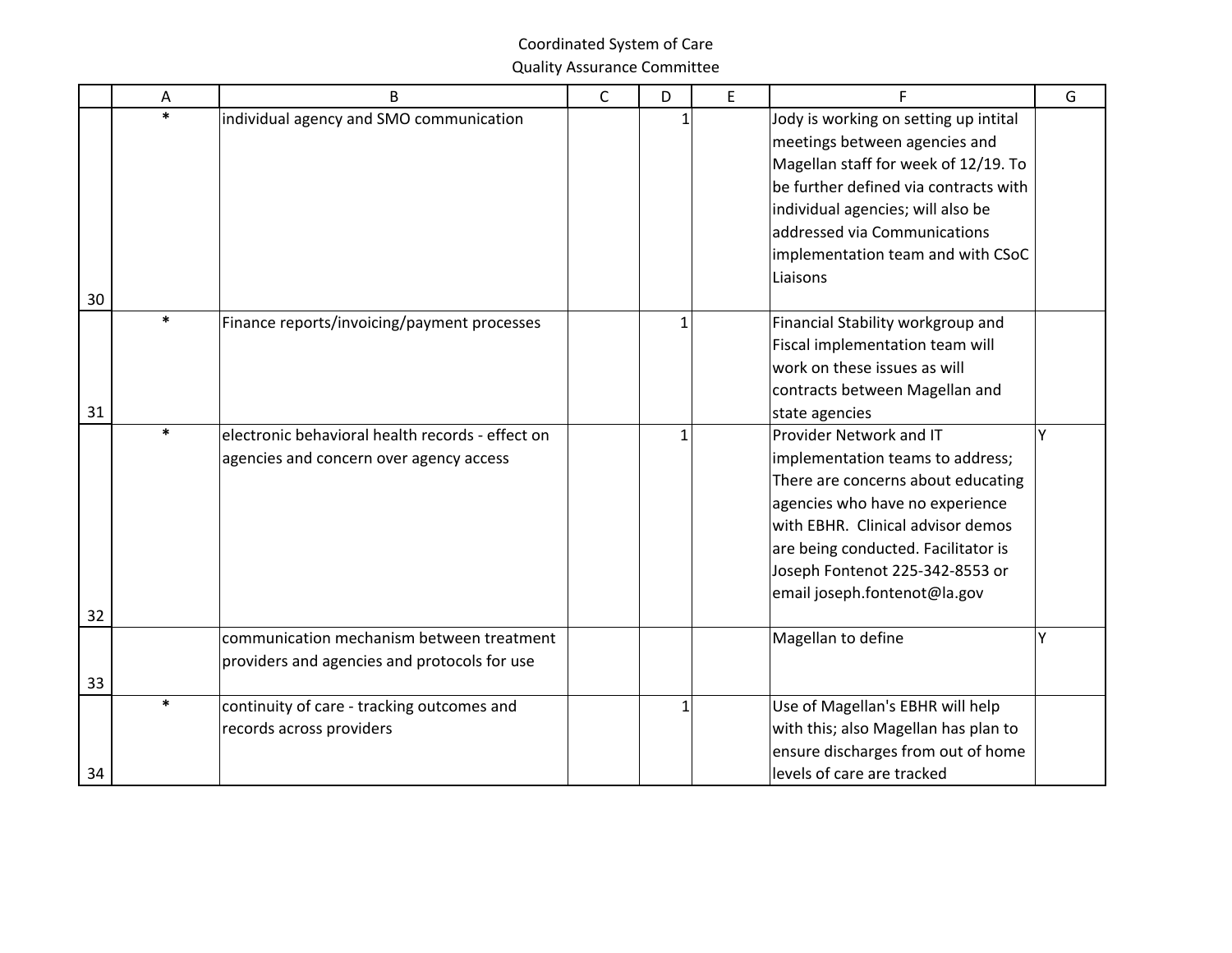|    | A | B                                                 | $\mathsf C$ | D | E | G<br>F                                  |
|----|---|---------------------------------------------------|-------------|---|---|-----------------------------------------|
|    |   | Timely access to appropriate levels of service or |             |   |   | Contractual expectation of Magellan; Y  |
|    |   | care (especially of concern for court involved    |             |   |   | Provider Network implementation         |
|    |   | cases)                                            |             |   |   | team to monitor process; OBH and        |
|    |   |                                                   |             |   |   | EQRO will assess going forward          |
| 35 |   |                                                   |             |   |   |                                         |
|    |   | Children/services denied by SMO who are in        |             |   |   | Need education with Judges as well<br>Y |
|    |   | agency custody with court ordered services or     |             |   |   | as to facilitate dialogue between       |
|    |   | for whom specific services have been included in  |             |   |   | Magellan and all relevant parties.      |
|    |   | agency case plans prior to CSoC involvement       |             |   |   | Judges meeting in March will            |
|    |   | including services currently being ordered by     |             |   |   | address. Individual department          |
|    |   | judges which SMO would deem not                   |             |   |   | meetings with Judges prior to March     |
|    |   | appropriate/necessary.                            |             |   |   | can also discuss. Jody has had          |
|    |   |                                                   |             |   |   | contact w/Rubye Noble to formulate      |
|    |   |                                                   |             |   |   | some strategies to address this need.   |
|    |   |                                                   |             |   |   | However, education is the               |
|    |   |                                                   |             |   |   | preventative solution and agencies      |
|    |   |                                                   |             |   |   | need a plan on how to go forward        |
|    |   |                                                   |             |   |   | when this happens. Education will       |
|    |   |                                                   |             |   |   | not prevent this situation 100%.        |
|    |   |                                                   |             |   |   |                                         |
| 36 |   |                                                   |             |   |   |                                         |
|    |   | Ability to incentivize residential or restrictive |             |   |   | Care Management/Utilization             |
|    |   | care settings to quickly move children to less    |             |   |   | Management practices of managed         |
|    |   | restrictive environments and family settings as   |             |   |   | care address the issue                  |
|    |   | soon as safely possible.                          |             |   |   |                                         |
| 37 |   |                                                   |             |   |   |                                         |
|    |   | Title IV-E issues with residential youth          |             |   |   | DCFS to address within their contract Y |
|    |   |                                                   |             |   |   | with Magellan and inform OJJ of any     |
|    |   |                                                   |             |   |   | issues/changes/new procedures they      |
|    |   |                                                   |             |   |   | must follow                             |
| 38 |   |                                                   |             |   |   |                                         |
|    |   | transition planning from inpatient/secure care    |             |   |   |                                         |
| 39 |   | back to school and home setting                   |             |   |   |                                         |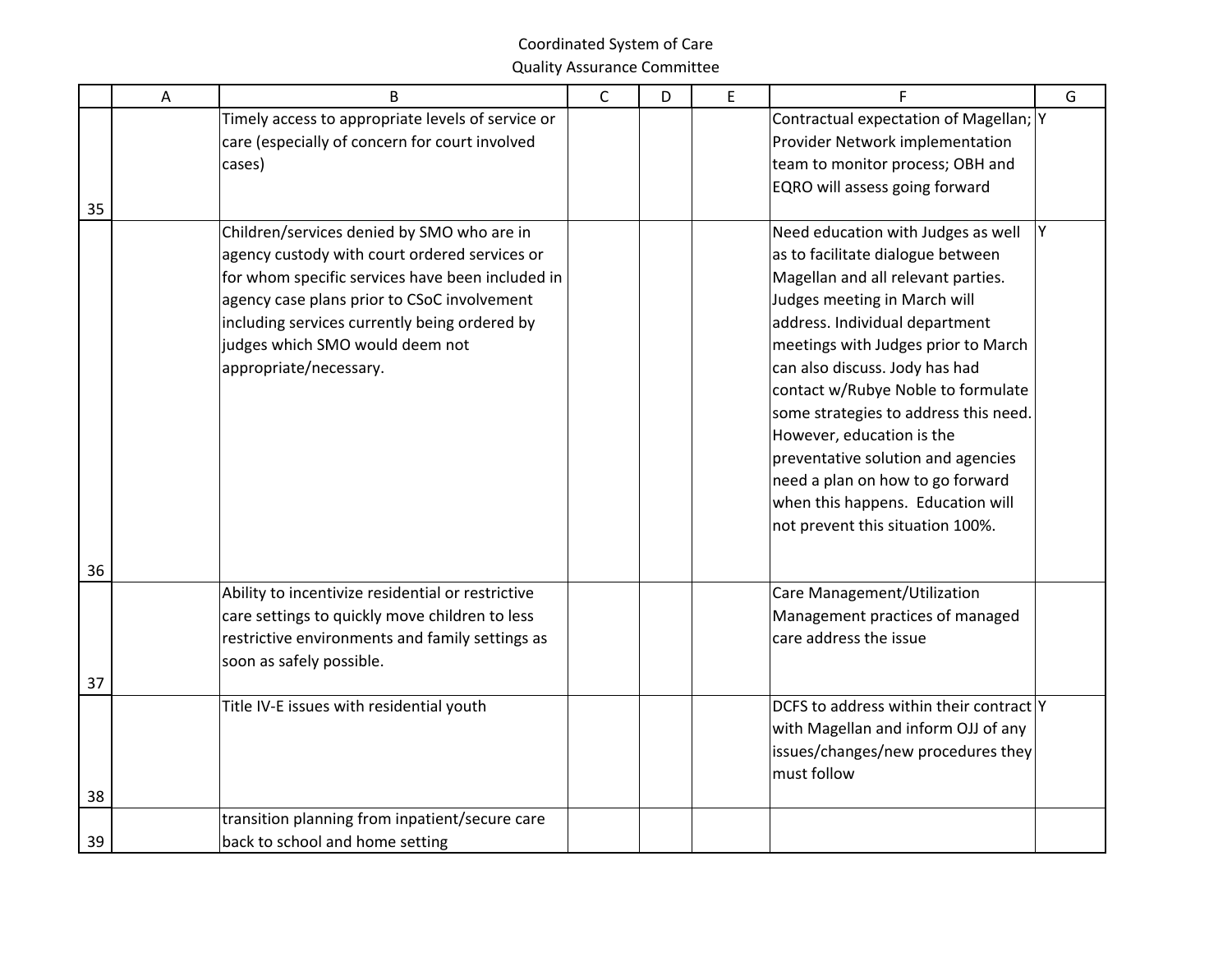|    | A              | B                                                 | $\mathsf{C}$ | D | E | F                                    | G |
|----|----------------|---------------------------------------------------|--------------|---|---|--------------------------------------|---|
|    |                | coordination with CFT and other agency specific   |              |   |   | WAAs will develop approaches as      | Y |
|    |                | or multiagency "teams" required by law or         |              |   |   | they begin their work                |   |
|    |                | agency policy to convene, i.e. IEP teams, ISC     |              |   |   |                                      |   |
| 40 |                | teams, DCFS internal teams                        |              |   |   |                                      |   |
|    |                | Coordination among agencies, parents and          |              |   |   | This is a fundamental element of the |   |
|    |                | stakeholders involved in treatment planning and   |              |   |   | Child and Family Team process and    |   |
|    |                | acknowledgment of other agency needs and          |              |   |   | will be trained and monitored        |   |
| 41 |                | perspectives                                      |              |   |   |                                      |   |
|    |                | provider procedures for accessing students        | <b>DOE</b>   |   |   |                                      |   |
| 42 |                | during school hours                               |              |   |   |                                      |   |
|    |                | family engagement/participation at all levels     |              |   |   | FSOs to engage families; Magellan    |   |
|    |                | (specifically in case planning process) from both |              |   |   | has family partners on staff to      |   |
|    |                | the family perspective and agency/provider        |              |   |   | support engagement activities; CSoC  |   |
|    |                | perspective                                       |              |   |   | State Team Family Lead will support  |   |
|    |                |                                                   |              |   |   | activities as will the SCC           |   |
| 43 |                |                                                   |              |   |   |                                      |   |
|    |                | Understanding the differences between             | regional     |   |   | Training on CFT and Wraparound will  |   |
|    |                | traditional treatment planning and Child and      | concern      |   |   | address and will be ongoing          |   |
| 44 | $\ast$         | <b>Family Team process</b>                        |              |   |   |                                      |   |
|    |                | Establishing communication processes (between     | regional     | 1 |   | Protocols to be developed; provider  |   |
|    |                | SMO, WAA, FSO and Independent Assessor)           | concern      |   |   | network team as well as CM/UM        |   |
|    |                |                                                   |              |   |   | team to ensure this occurs           |   |
| 45 |                |                                                   |              |   |   |                                      |   |
| 46 |                | dual system involved youth and hierarchy of       |              |   |   |                                      |   |
| 47 |                | payment                                           |              |   |   |                                      |   |
| 48 |                | Gap - parent perspective                          |              |   |   |                                      |   |
| 49 |                |                                                   |              |   |   |                                      |   |
| 50 |                |                                                   |              |   |   |                                      |   |
| 51 | <b>Outcome</b> |                                                   |              |   |   |                                      |   |
|    |                | Improved school outcomes both academic and        |              |   |   |                                      |   |
| 52 |                | behavioral                                        |              |   |   |                                      |   |
| 53 |                | suspension/expulsion rates                        |              |   |   |                                      |   |